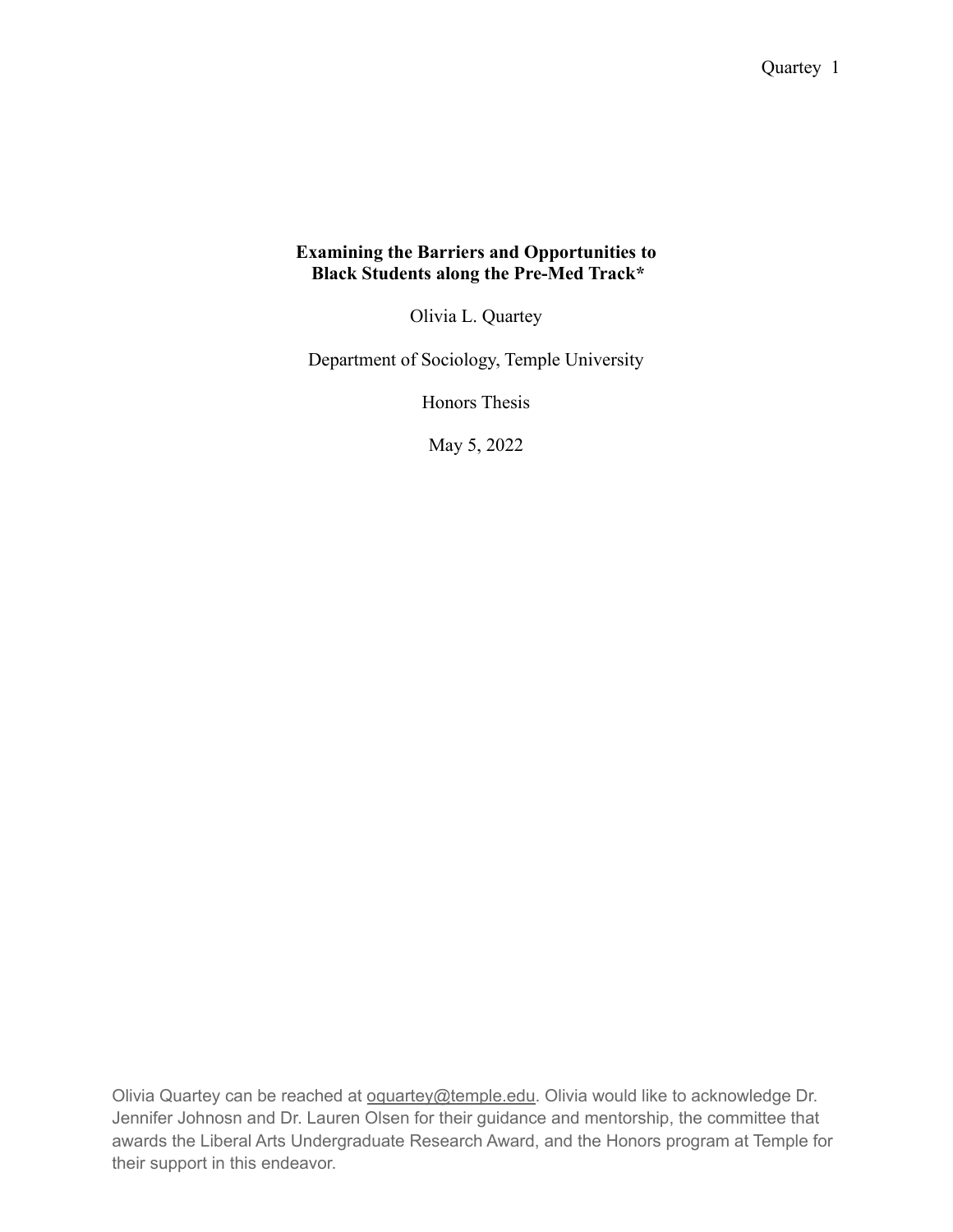# ABSTRACT

For this project, I have engaged in research on one of the biggest impediments to diversifying medicine and eliminating health disparities: the pipeline problem. Black students in the medical professional pipeline face barriers and a lack of opportunities that prohibit their advancement to medical school. In my project, I focus my analysis on Black students' efforts to successfully matriculate into medical school and how undergraduate institutions play a pivotal role in the process of becoming a physician. To engage in this project, I draw upon several disciplines, because the "pre-med" experience is unique and multifaceted, spanning the disciplines of public health, medicine, sociology, and education. After I did a thorough and synthetic literature review, I conducted qualitative research through interviews with pre-med students to identify resources and constraints that impact attrition, and the extent to which it is racialized. I focus on the inconsistencies between what is said needs to be done to increase the number of Black students matriculating into medical school and whether there is something being done. I find that there are four main areas of barriers: inequalities in college advising, inequalities in access to resources, and pre-med social support inequalities. Based on my findings, I conclude the paper with a few research-informed policy recommendations to address the gaps in pipelines to becoming a physician for Black students in medicine.

### **INTRODUCTION**

It has long been documented the inequalities that exist in the Black physician force in the United States. In 2019, only 2.6% of the U.S. physician force was Black, and further from 1980 to 2019, the number of Black applicants, matriculants, and graduates has not grown in comparison to other groups (AAMC, 2021). Currently, the United States population is around 13% African-American/Black, so the low percentage of Black physicians is indicative of a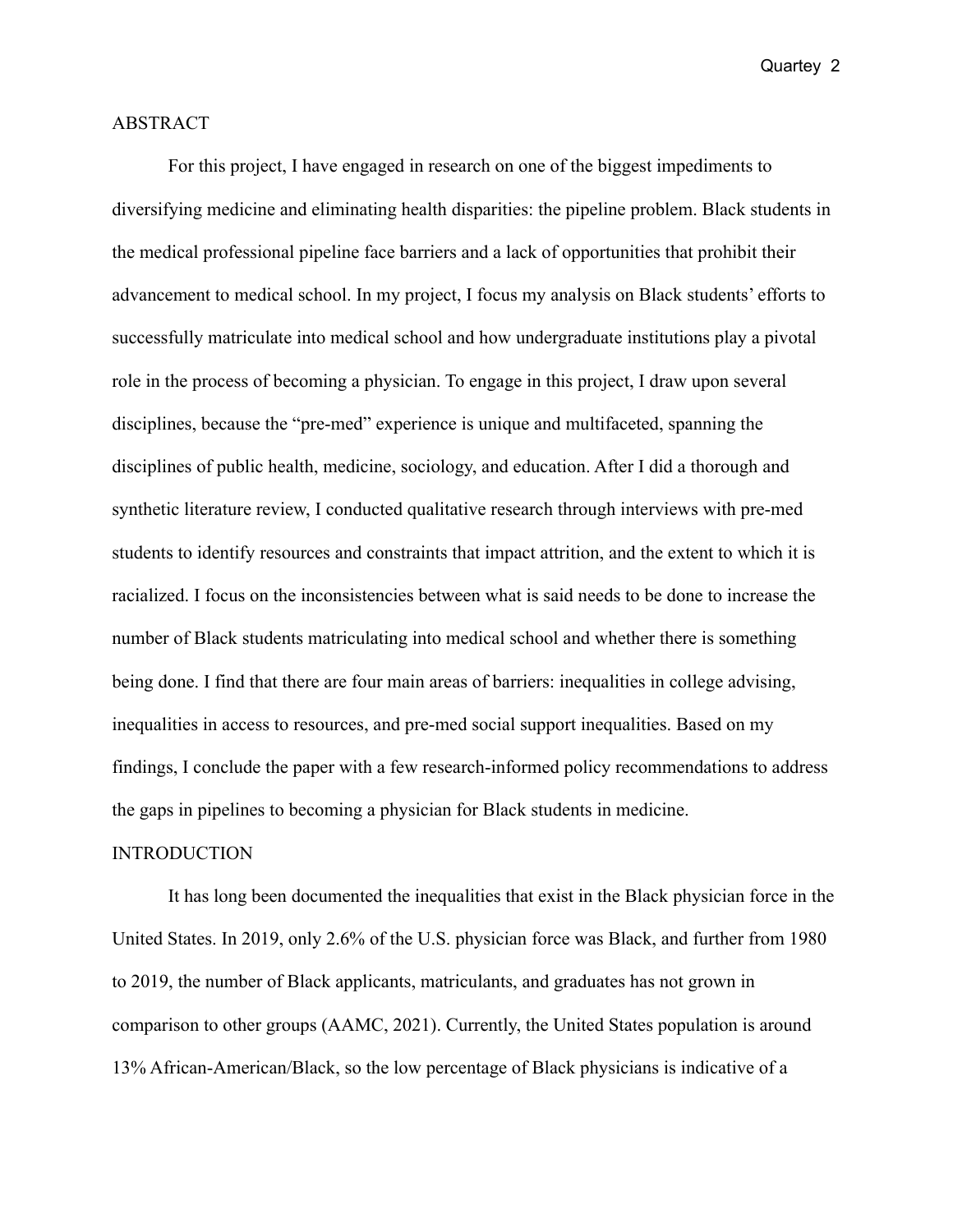representation inequality in the U.S. physician force. This poses an issue for the U.S. medical system because–based on demographic trends– the demand for physician services is projected to grow proportionately faster for minority populations (AAMC, 2021). Physicians of color are needed as soon as possible to serve these growing populations for a few reasons (Kenya, 2018). First, as research shows, Black physicians are more likely to serve the underserved (Saha et al., 2008). Second, Black physicians can lead to improved patient-doctor interactions with diverse populations as well as more respect for cultural sensitivity in the medical field (Gasman et al., 2017). And third, patients who have providers that look like them have better health outcomes (Kenya, 2018).

Despite an explicit need for more Black physicians to enter the medical field, there are barriers that discourage Black students from remaining on the path to medicine. These barriers can occur at each step of the pre-med pathway as described by Michalec & Hafferty (2022): coursework, extracurricular activity, shadowing, volunteering, the medical college admissions test (MCAT), and the process of applying to medical school. Michalec & Hafferty (2022) further discuss the theoretical framework of *discriminatory design* while taking into account the role of financial, social, cultural, and (extra)curricular capital for pre-med students; *discriminatory design* leaves the students that are underrepresented in medicine either racially, ethnically, and/or financially, vulnerable to the challenges that exist on the pre-med track. Challenges on the pre-med track can be attributed to a multitude of reasons, however, commonly cited are the inadequate education background and unsupportive academic environments (Gasman et al., 2017). While this body of scholarship has illuminated some of the central foreseeable barriers along the pipeline, there is little research that takes students' perspectives–particularly Black students' perspectives–into the equation.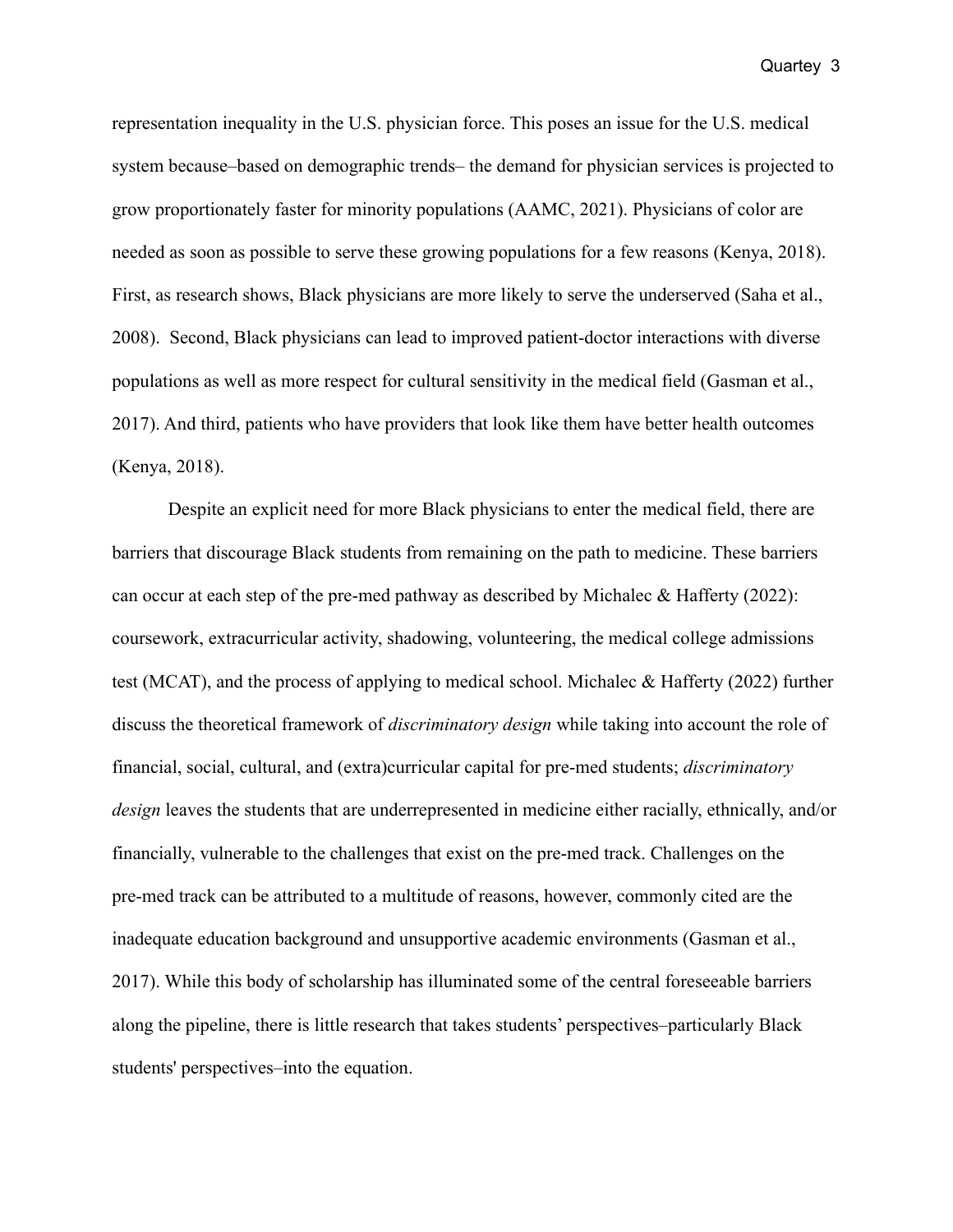The goal of the present study is to address the gaps in the literature by centering Black students' voices to see what barriers they are up against in their pursuit of matriculating into medical school. Thus, the research question that I am looking to answer is: what are the undergraduate level barriers and opportunities along the pre-med pathway that hinders Black students from getting to medical school? I find that the barriers discovered in the research are centered around inequalities in college advising, inequalities in access to resources, and pre-med social support inequalities. The findings from this research will be used to inform–and ideally improve– future programming to support Black pre-med students by making recommendations that universities can implement.

### LITERATURE REVIEW

Within the body of research about pre-med students, there is work that focuses on preparedness, STEM coursework, exams, student culture, stress–and, thus, the different barriers to staying on the pre-med pathway that might arise along the way. For the present study, there are three central areas of focus: advising, resources, and social support. The bulk of the literature centers on how all pre-med students interact with these three domains and there is limited data on Black pre-med students' experiences.

### *College Advising along the Pre-Med Track*

College advising is an integral part of pursuing medical school because at U.S. medical schools, there is no uniform requirement for classes and a pre-med student cannot declare a "pre-med" major (Lin et al. 2020). Without a standardized way for pre-med students to accomplish their course requirements, the onus is on the student to decide on a major that will allow them to complete the requirements while also completing their degree (or desired amount of credits) in their desired time frame. Once a student designates that they are pre-med to their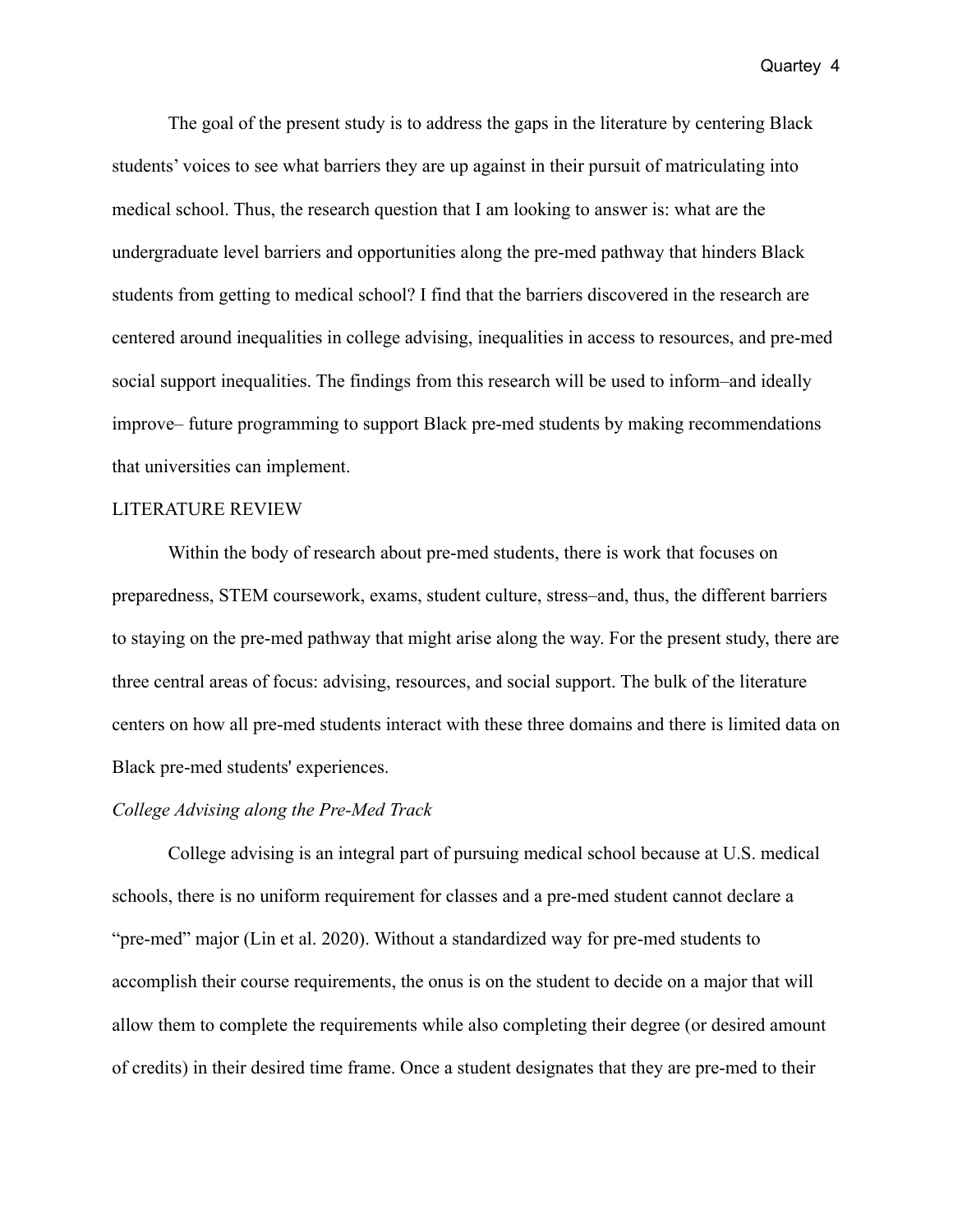institution, they should be typically directed to the college's or university's pre-health advising (Grace, 2018). With that comes the importance of undergraduate advisors; research shows that early intervention, engagement, and utilization of advising by pre-med students increase their chance of matriculating into medical school (O'Mealia 2017). Additionally, having high-quality advising has been cited as one of the most important resources that aid pre-med students in their success (Barr et al., 2008). Moreover, at historically Black colleges and universities, having advisors with familiarity and knowledge of medical school provides applicants with what they need to prepare themselves for medical school (Atkinson et al., 1994).

Conversely, advising also has the capability to reinforce early negative experiences in their challenging coursework by advisors discouraging students from staying on the pre-med track (Barr et al. 2008). This capability presents an opportunity for college advising to discourage pre-med students and influence a premature decision for students to stop their pre-med journey. Not only that, but the combination of the stringent–spoken and sometimes unspoken– requirements of the pre-med pathway that are enforced by advisors can also discourage students who are underrepresented minority students (Michalec & Hafferty 2022). When advisors are giving advice that is to be strictly followed, it can dissuade students of marginalized and underprivileged backgrounds from continuing on the pre-med path because it is so challenging to complete all of the requirements, while simultaneously facing discrimination and prejudice on top of their academic obligations (Gasman et al. 2017). Pre-health advising professionals should be helping students to uncomplicate things early on in their pre-med experience to help them get where they need to apply for medical school (O'Mealia 2017). In terms of the pre-med pathway, advising can be conceptualized as a resource; however, there are other resources that also deserve attention.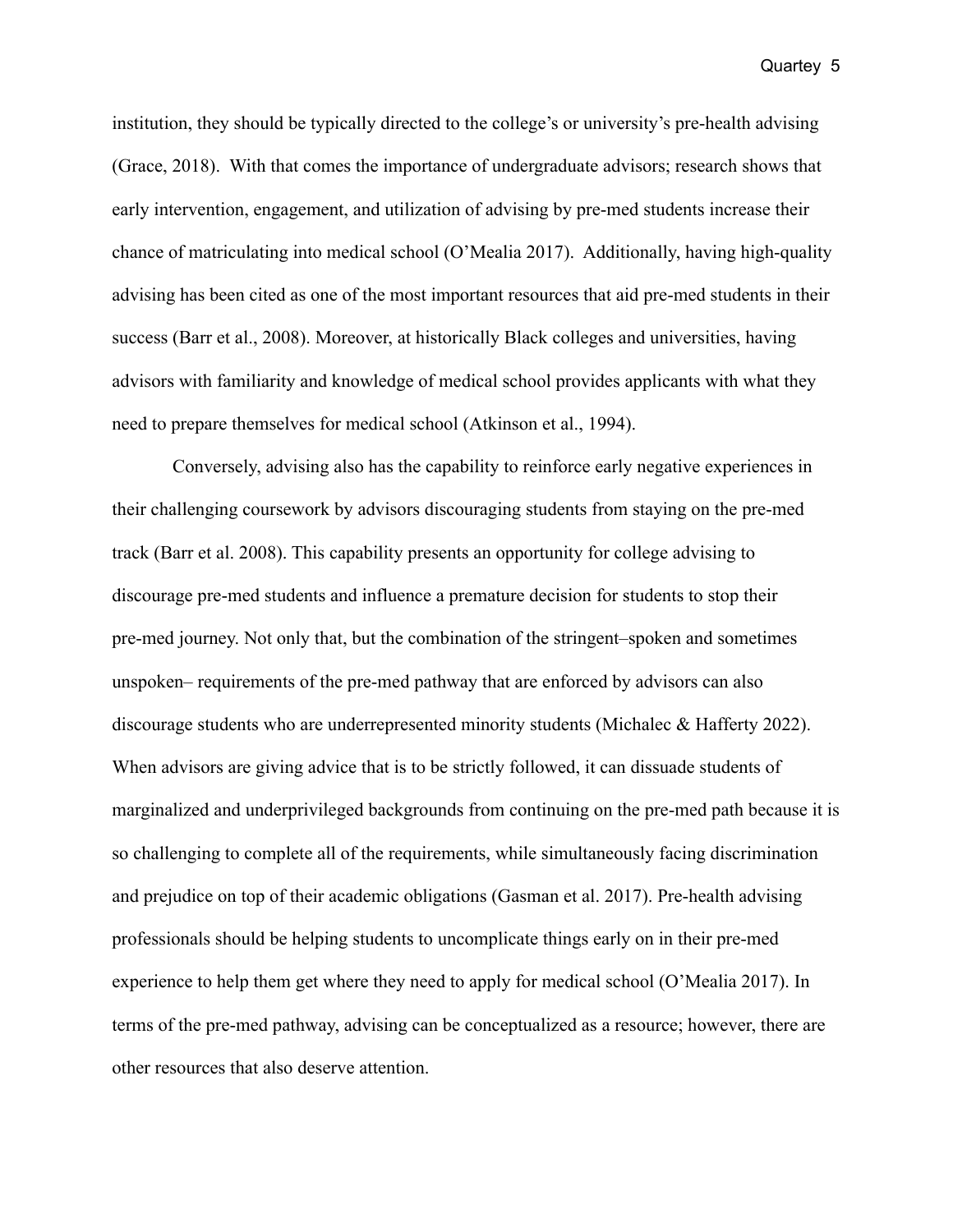# *Institutional Resources for Students*

There are many resources necessary to be able to be and remain a pre-med; the pre-med track is notoriously expensive and that proves to be a barrier to students of low socioeconomic status backgrounds– as well as underrepresented minority students given the racialization of wealth in the U.S. (Michalec & Hafferty, 2022). Therefore, it is important to focus on economic resources. The consequences of such a costly career path lead to attrition among students who cannot afford it, deters students from being able to complete their necessary extracurricular activities like shadowing and gaining clinical experience, and impact other parts of their admission to medical school like when they are taking the MCAT and how many times they can take it (Michalec & Hafferty, 2022; Ruedas, 2016). For instance, sometimes students will have to make a decision between completing the requirements for pre-med or having enough money to be financially stable (Ruedas, 2016). Even though there are currently programs out there like the Fee Assistance Program (FAP) from the Association of American Medical Colleges (AAMC), it is not enough to substantially reduce the costs; especially because participating in programs like the Fee Assistance Program requires students to know they exist and/or successfully apply and receive the benefits from it (Michalec & Hafferty, 2022). This further reinforces the importance of advising where it takes good advising to guide students to the resources that will mitigate financial burden.

According to Kenya et al. (2019), creating opportunities for minority students like developing pathway programs and assigning the program planning to someone who is able to commit all of their time to a program is essential for the successful implementation of programs that increase the number of minority students in medicine. Additionally, providing stipends to students is another way that institutions can invest in their students for more minority retention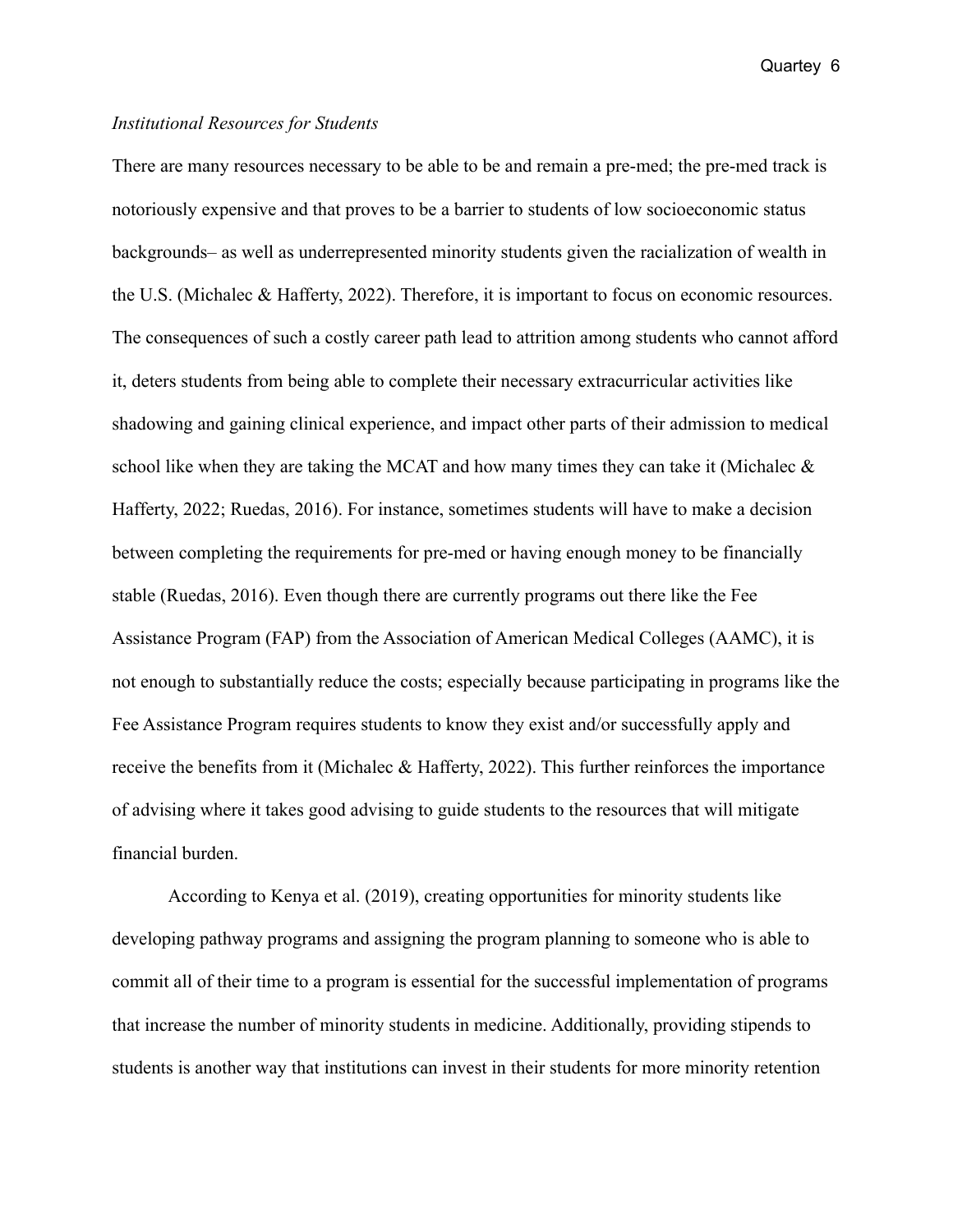(Kenya et al. 2019). Institutions that attend to the needs of their students by providing them with services are the ones that are more likely to produce Black doctors. Specifically, historically Black colleges and universities (HBCUs) are well-known suppliers of Black physicians. Even though HBCUs only make up 3% of higher education institutions, 17% of the colleges that are supplying the U.S. physician force with the most doctors are HBCUs (Gasman et al., 2017). The reason that HBCUs are able to produce more Black doctors is that they are intentional with what they provide their pre-med students with. One way that HBCUs do this is by providing their pre-med students with a range of externally sponsored enrichment programs. These enrichment programs that are implemented serve as a mechanism to sharpen science core competencies so that they could be better positioned to excel in medical school. Xavier University (an HBCU) is deliberate in using a peer and instructor drill system and a peeled student tutoring center so that there is always a means of access to support (Gasman et al, 2017). Thus, financial resources are important for Black pre-med students; however, in addition to advising, social support is also another component for the pathway.

# *Social Support Experiences within Pre-Med Culture*

Finally, the pre-med culture and experiences with social support are the final dimension that is important for understanding the pre-med experience. The social aspect of the pre-med experience is an important part of the story when it comes to why students may not persist on the path to medical school, but also can be an indication of why they may stay. Notably, pre-med students that can look to older pre-med students are provided a safe space in terms of social support in an otherwise competitive environment (Grace, 2018). Through participation in organizations on campus where students can meet older pre-meds that are not necessarily at the same stage as younger ones; the atmosphere can be quite welcoming and improve a pre-med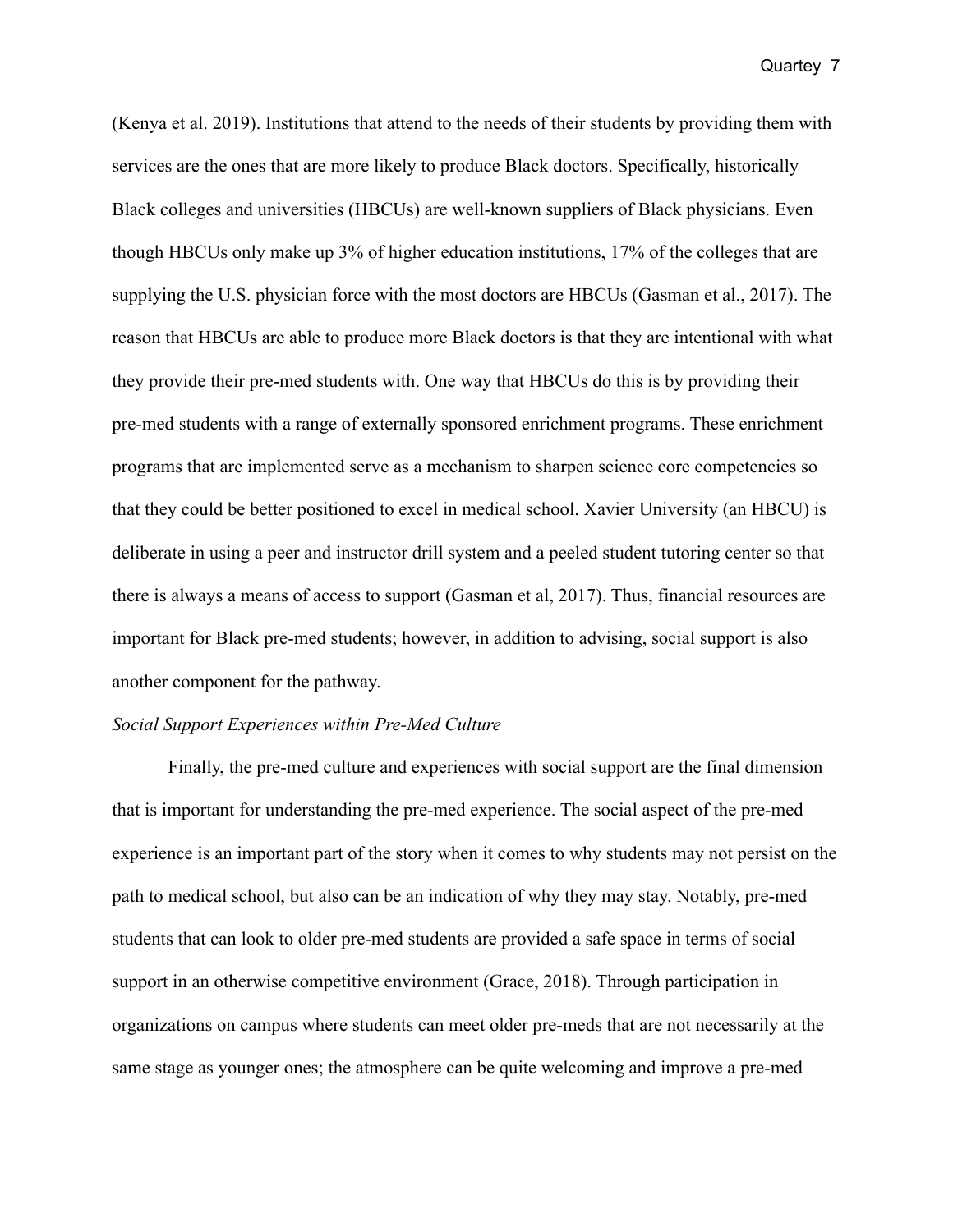student's construction of their perceived failures (Grace, 2018). In other words, when a student has an older pre-med mentor, they find solace in being able to confide in someone else who is ahead of them and have been through the same experience that they have.

Behind the amicable relationship between pre-meds can also lie the pre-med stereotype. The pre-med stereotype describes pre-meds as single-minded, competitive, and obsessed with grades (Lin et al. 2013). This stereotype has the potential to discourage some students from continuing because they do not feel comfortable in the pre-med environment due to its "cutthroat" nature (Lin et al. 2013). In one case in Lin et al.'s (2013) study, a student reported that they no longer talk to some of their pre-med friends because the track itself was all they were fixated on–getting into medical school. It is possible that the prospect of competition alone is enough to stop students from applying to medical school which, regrettably, leaves doctors who would have been capable of doing the work to pursue other careers in medicine. (Lin et al, 2013). Furthermore, the broader context in which we think about the social aspects of the pre-med track also deals with what dictates a successful medical school applicant as decided by the social norms set forth by peers on the pre-med track. Being surrounded by other people who are on the same track as you, forces students to always examine why they actually want to become doctors (Lin et al., 2013).

While the literature suggests that social support comes into play for everyone, there is reason to believe that it may be different for Black pre-meds, based on studies of higher education and STEM (Xie et al., 2015). In sum, advising, financial resources, and social support are the central areas that impact pre-med students as they advance along the pipeline, and research suggests that students of color are disproportionately impacted in these domains.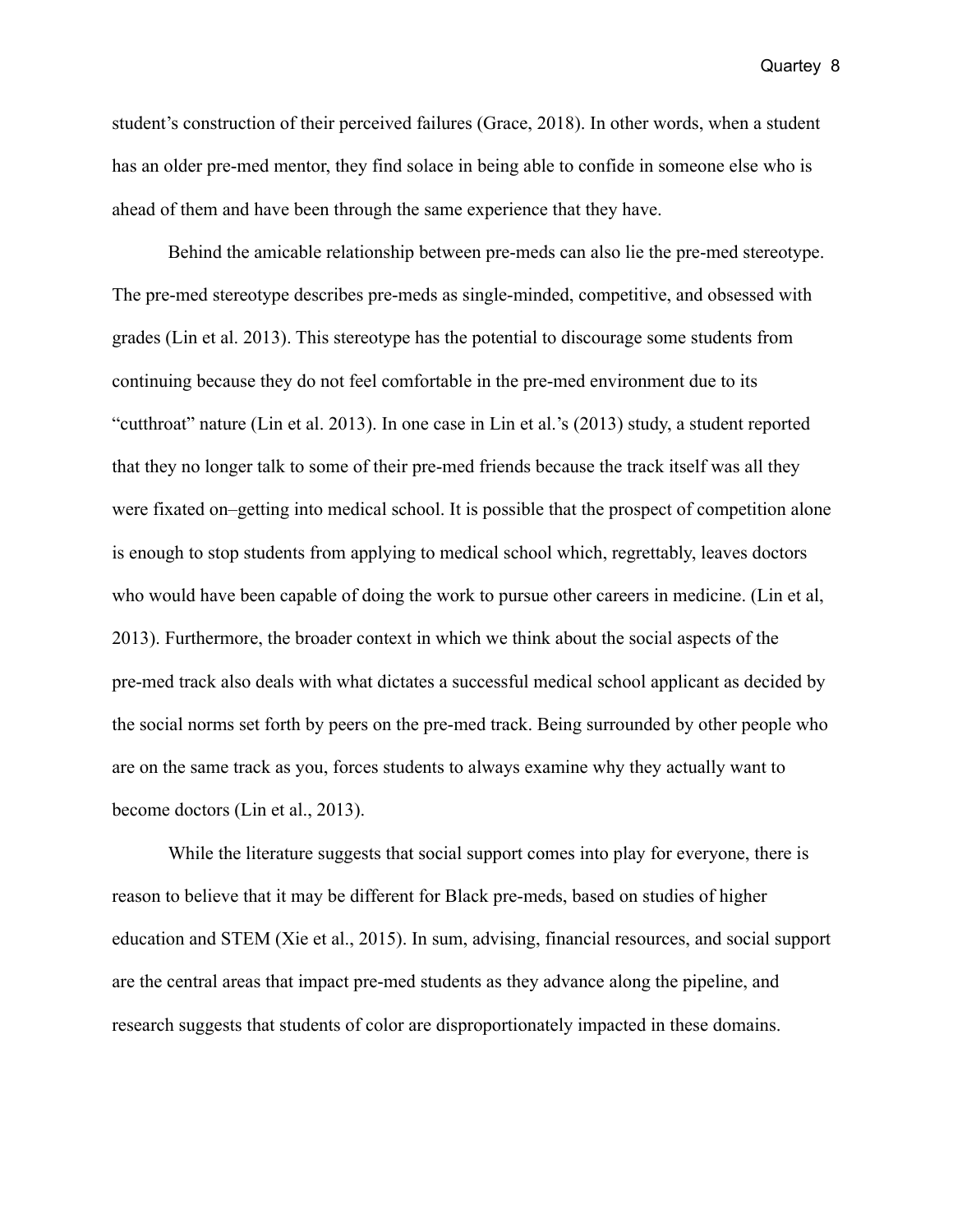However, we do not yet know how Black students experience the pre-med pathway and evaluate these domains, and it is precisely this topic that will be addressed in the present study. **METHODS** 

To understand from an interdisciplinary standpoint the barriers and opportunities Black students face while on the pre-med track, I conducted open-ended interviews with Black students who expressed an intent to go to medical school. In particular, the data that is used for analysis are direct quotes from Black pre-med students that attend a predominantly white, public Northeastern university that I will be using the pseudonym North Atlantic University from here on out. Respondents were recruited via clubs on campus at North Atlantic University and through existing social networks.

Further, I asked respondents to fill out a pre-interview survey prior to the interview to confirm their background. I asked the respondents a range of questions pertaining to their general academic background, interest in medical school, medical school planning, undergraduate school environment, and their own evaluation of the pre-medical school experience. The respondents in this data set include 8 students who identify as Black and/or African-American who are pre-med with varying levels of the undergraduate experience.

After the interviews were conducted, I analyzed the audio and transcribed responses to questions. In reviewing the responses, I engaged in a thematic analysis of the data. Several themes emerged from students' responses, pointing to different sources of opportunities and constraints along the pre-med pathway, three of which are the focus of the present paper. In the results section that follows, all names are pseudonyms, in accordance with the Institutional Review Board protocol.

#### RESULTS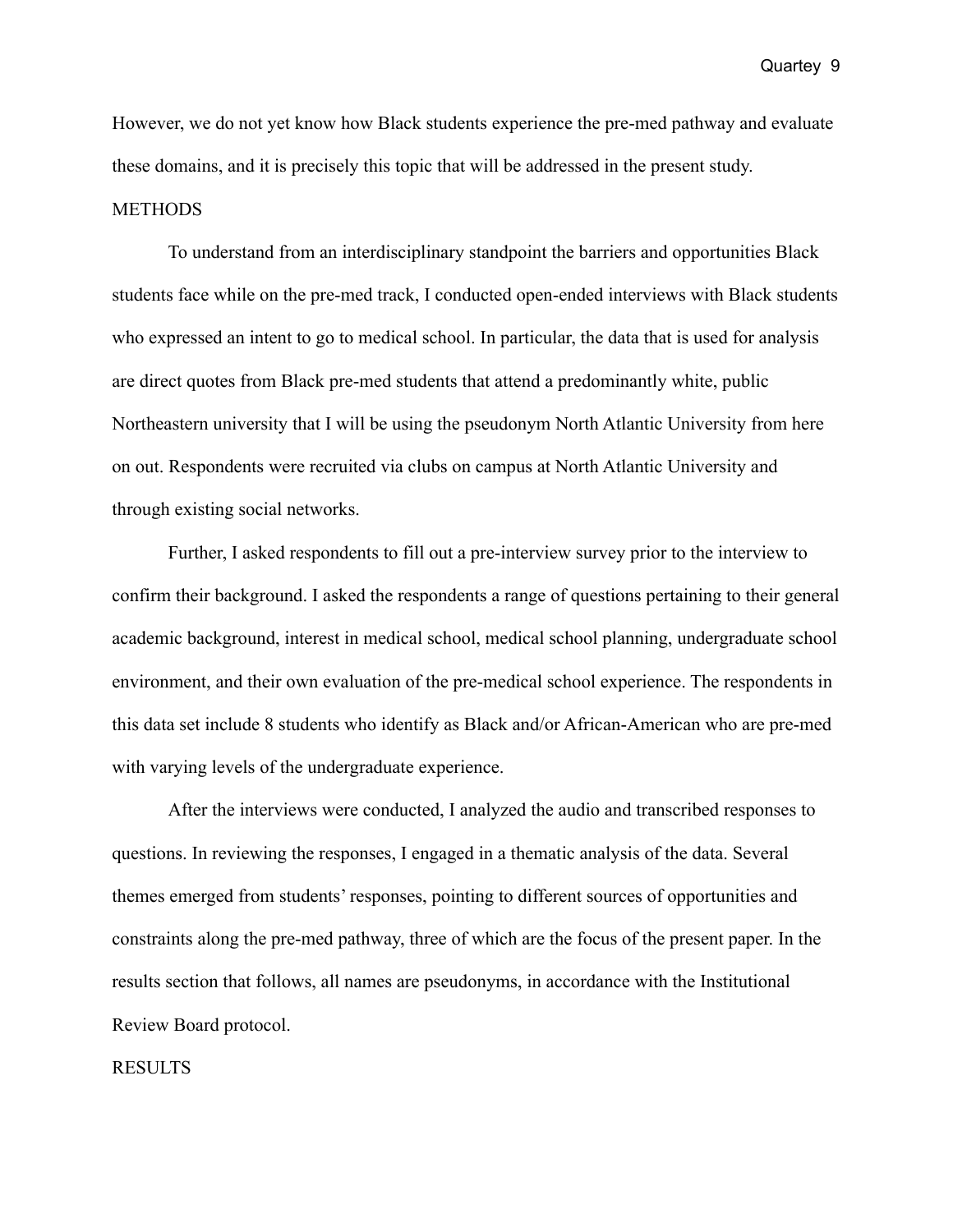I have three main findings oriented around advising, resources, and social support. Similar to some of the literature on pre-med students, Black pre-med students had particular experiences with advising, access to resources, and social support. I will describe each and what Black students thought was unique to their experience relative to pre-med students' experiences at large. First, advising takes on good and bad forms, hinging on how knowledgeable they are, how critical they are of the student, and whether they are attuned to the experience of URM. Second, financial resources are not only necessary but students point out how unequal the different opportunities are for them relative to their peers not facing such constraints. And, third, social support differs depending on whether students are referring to classrooms or clubs.

# *Advising*

When Black pre-med students talked about their advisors, one thing was made clear: there are good advisors and bad advisors. Good advisors were deemed knowledgeable about the pre-med pathway; bad advisors were not. Often bad advising took on the form of being rather thin on the actual advising, meaning that they were either supercritical or deemed unhelpful by students. Take for example Kylah, a Black pre-med student in her fourth year, who when asked about what her experiences were regarding advising, said:

With advisors, it's like you really have to know what you're talking about. And I feel like our relationship is so good because I know what I want and I plan it out. But it could be a struggle for people who don't know what they want.

Kylah was able to shed some light on what some Black pre-med students experience–particularly how much she had to do so much of the leg work. Perhaps this is built into the structure of the advising office because when I spoke to Mary, a second-year Black pre-med student, she explained how "you get a new advisor each semester/year…they [advisors] don't know your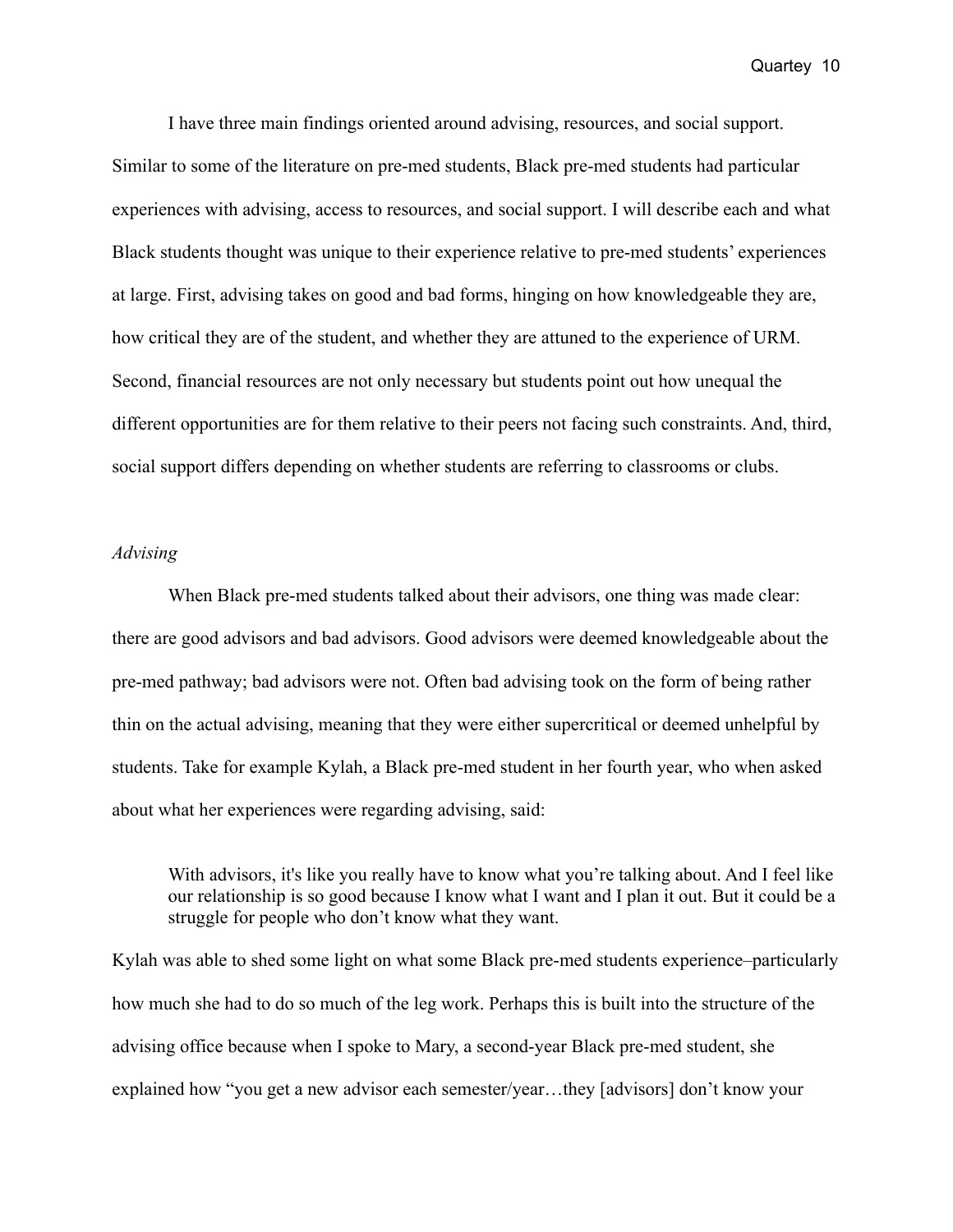progress." Lily, a fourth-year Black pre-med student also described her experience with feeling as though her advisors were not able to help them in a context wherein *they* did not know what to do in their next steps:

I've gone to advisors about things [programs for pre-meds] that people have told me about and I'm being told that there is no further information for me. And I really don't like hearing that. I'm expecting to come here to get new information... that was kind of annoying."

In an already long and arduous process of trying to get into medical school, Lily expressed her frustrations with having an advisor that was not able to give her information that she knows exists.

Conversely, at North Atlantic University, students articulated that they had much more

positive experiences with an advisor who was specifically hired for working with

underrepresented students interested in medicine. Brittany, a Black pre-med student in her fourth

year, explained:

She has been that person who is understanding of students of color with their grades and finances, she understands. And I appreciate her understanding… She was always someone who has been in my corner.

The difference here between Brittany and the other students who discussed their advising

experience with someone who is not trained for dealing with URM specifically is that Brittany

feels supported by her advisor that can empathize with her undergrad experience. Moreover,

Janet, a fourth-year Black pre-med student made this comparative point explicitly:

Other advising either leaned on being too easy on you and not giving you constructive criticism or giving you nothing but criticism.

Janet points out that what actually made the difference between advising was that the other advising that she experienced that was not from the advisor specifically for URM did not actually help her improve but rather just focused on the things that she was not doing well and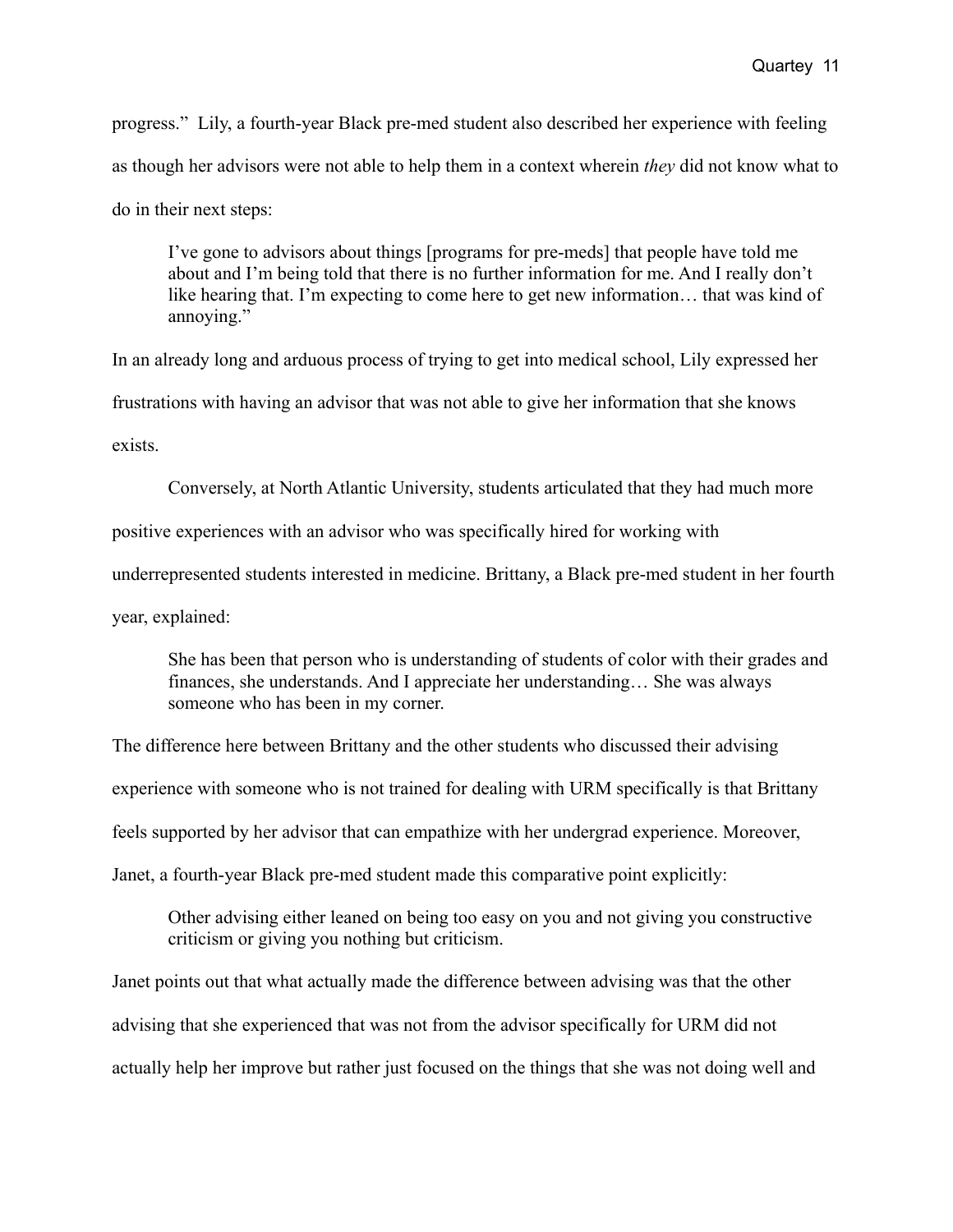was given no ways to improve. As research shows the discriminatory design of the pre-med pathway, this finding supports the idea that undergraduate advising can discourage minority students by enforcing stringent requirements of the pre-med requirements (Michalec & Hafferty 2022).

In sum, Black pre-med students report that when it comes to academic advising –whether it be for general class scheduling or for the pre-med requirements–they prefer to have advisors that are knowledgeable, and having an advisor that works with URM is helpful.

### *Access to Resources*

Access to resources is important because having a holistic application for medical school–that is, having volunteer, clinical, and research experience–while also making money is important to my respondents because the costs to get into medical school are expensive. Brittany explained her financial situation in relation to her ability to get a clinical experience:

Clinical experience… I feel like there is a barrier. I do not have the money to be paying \$3,000 to become an EMT…MA (Medical Assistant, you need training for that, you need to pay for the courses. I don't have the money for that. Medical scribing, yes you can do it… for all the hospitals that you can go to [to medical scribe in the area], you need a car. I do not have a car. So [for] access to transportation, that would not work [for me]...For shadowing, I was working a lot of jobs trying to sustain myself. And even now, I am really, really involved, and it's hard to find time. And on the weekends, I study a lot or I sleep.

What Brittany is describing here are financial limitations to getting the clinical experience that she needs. And even further, because she does not have the money to get the certifications for the jobs that will pay her to do clinical experience, she finds herself without it. She has to work to be able to live so, it ends up being that even in her free time, she is doing schoolwork or being involved–which are both essential parts of the pre-med process. Moreover, students feeling this way established the ground for them to identify what resources they do need.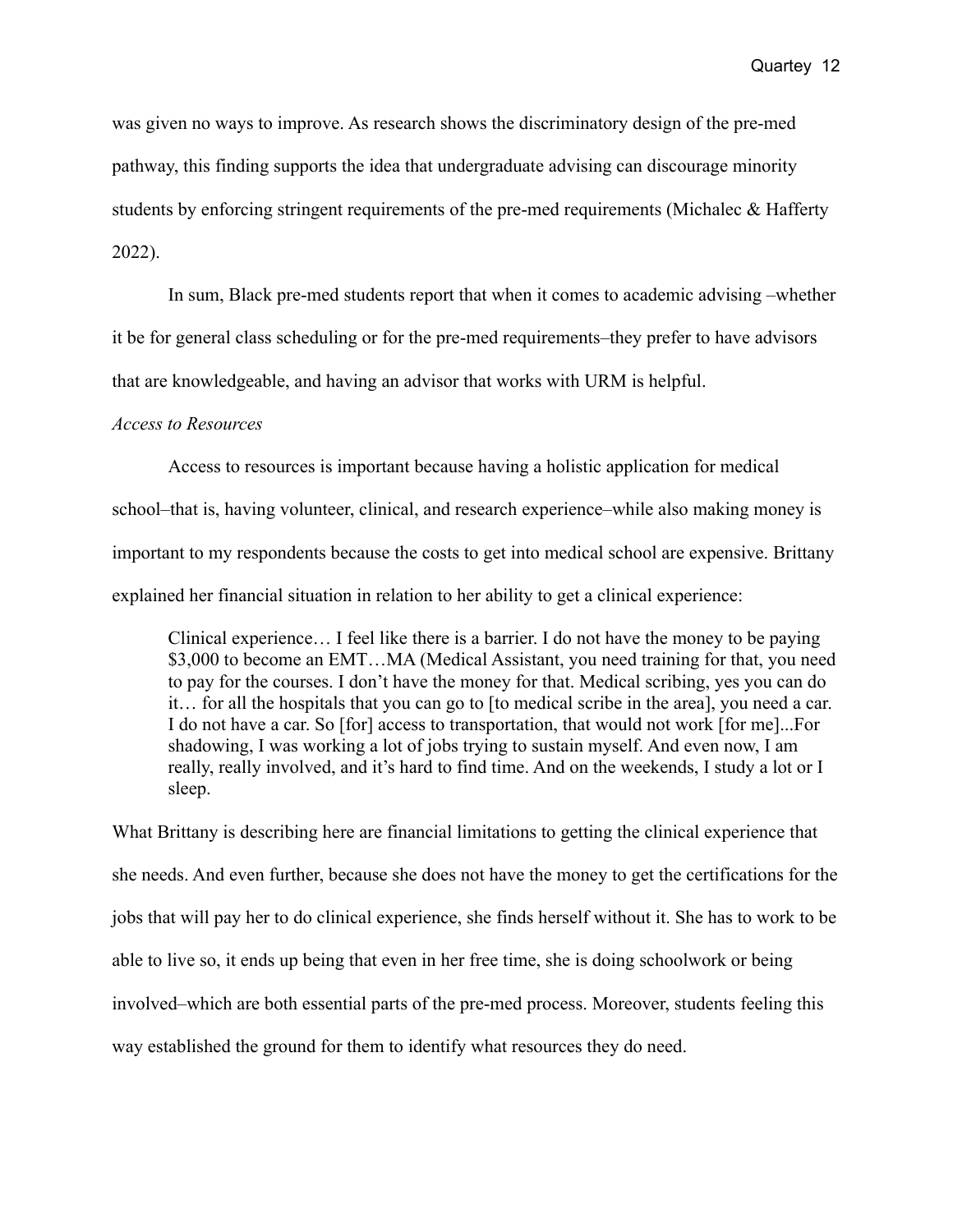A common theme that emerged from students was that they need more resources from the institution itself. This sentiment was grounded in students feeling like the institution was not committed to students in their position, captured in Lily's statement that, ``it doesn't always feel like diversity is of the utmost importance or equity isn't of the utmost importance [at] university]." She elaborated further about the faculty that she has encountered, in particular, saying that:

It's the bare minimum… There is a lot more that professors and administration could do to make [the university] more welcoming.

The main concern for Lily, in particular, is that she feels unsupported by her institution because the professors and administrators are not doing enough. Especially when she points to the university about not being equitable as the school's utmost importance, she emphasizes the need for the institution to acknowledge systemic barriers that may exist for marginalized students. What she further discusses is how there are more things that the institution could do.

And some of her peers were able to name some of the things that the university has not been doing to support their students like saying things like Brittany, a fourth year Black pre-med student who said that, "They need more people who are catered to actually helping underrepresented students." Or, Sarah, a fourth-year Black pre-med student explained that "The amount of paid research opportunities can be improved."

These responses make it clear that students know what they need, however, they don't have it. It draws attention to how pre-meds do know what they need but how their undergraduate institution is not providing them with things like guidance from people who are trying to help marginalized students and with the chance to engage in research that will help them with their medical school application without having to volunteer their time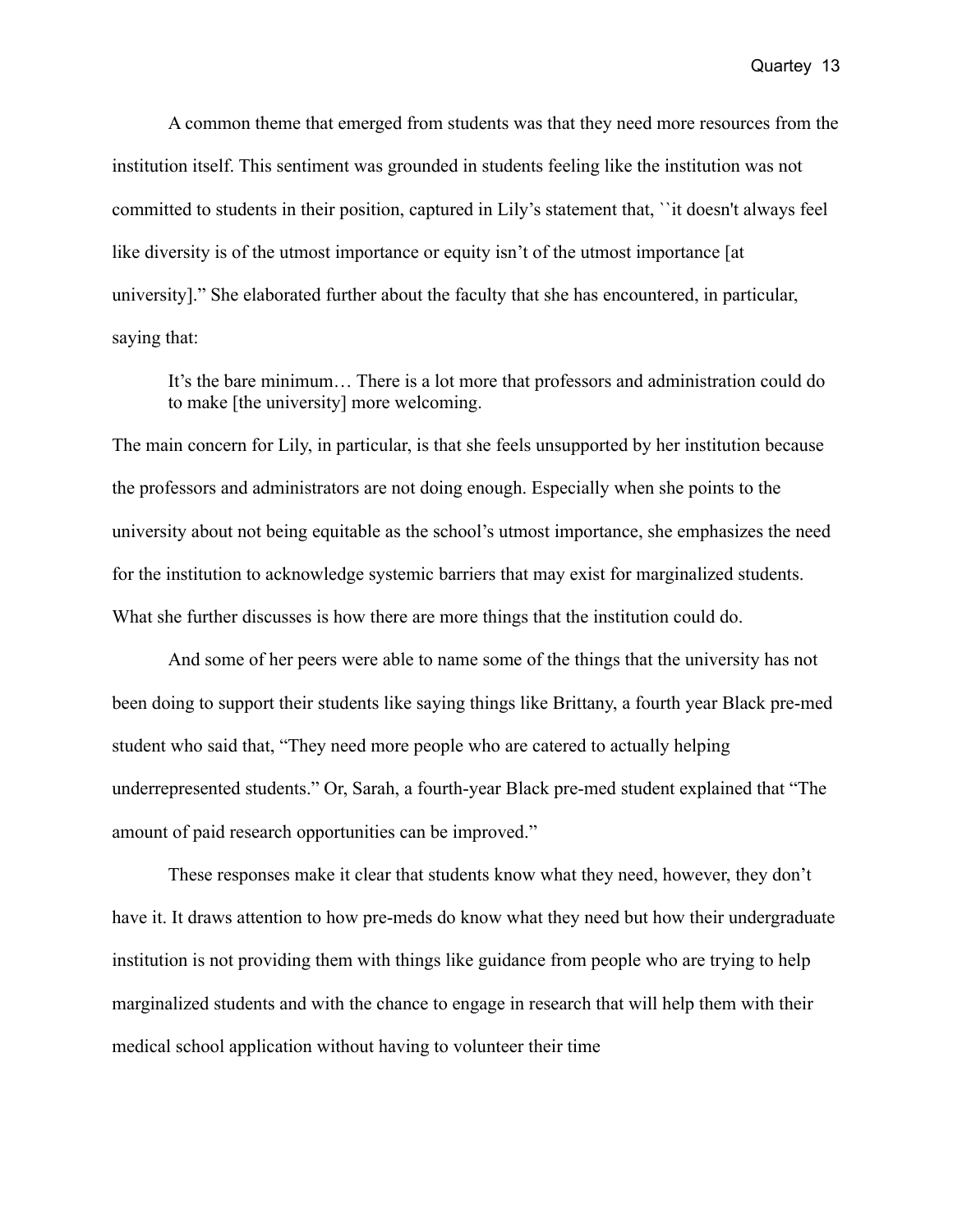To conclude, Black pre-med students face financial limitations in getting clinical

experience and also have expressed the need for more institutional resources.

# *Social Support*

When it comes to the social environment that Black pre-meds experience, it can be

anywhere from hostile to positive–depending on the students' perspective. Lily is able to explain

the feeling of what it's like to be in pre-med where she says things like:

I feel like it is very cliquey. I don't know if it is intentional…It feels like every man for himself...It is weird to see that... "I don't want to work with you mentality."... It feels ostracizing to be a [Black] STEM major.

But then she also goes on to talk about things like:

I've actually been really lucky to be able to find at least people that I'm in community with that are a part of STEM that look like me and we share at least some similar... culture things… that makes me feel comfortable, and I don't necessarily think my classes reflect that same sentiment.

Essentially, Lily is able to address the pre-med culture as she perceives it from outside of her friend group, but at the same time when it comes to people within her own circles, she does not feel that same way. Ultimately, what Lily is pointing to is the importance of maintaining a strong Black pre-med student group, especially in light of a much less friendly broader pre-med culture. And Brandon, a second-year Black pre-med student further supported this same idea when he discussed pre-med culture when he was asked about what he thought about his pre-med peers by

saying:

Pre-med culture is like a jungle. It feels like survival of the fittest basically…There is that toxicity of pre-med culture.

These comments are testaments to the hostility of the environment that Black pre-med students feel while they are trying to complete their undergraduate coursework. However, Brandon goes on to talk about his own experience within his organization where he says, "In my organization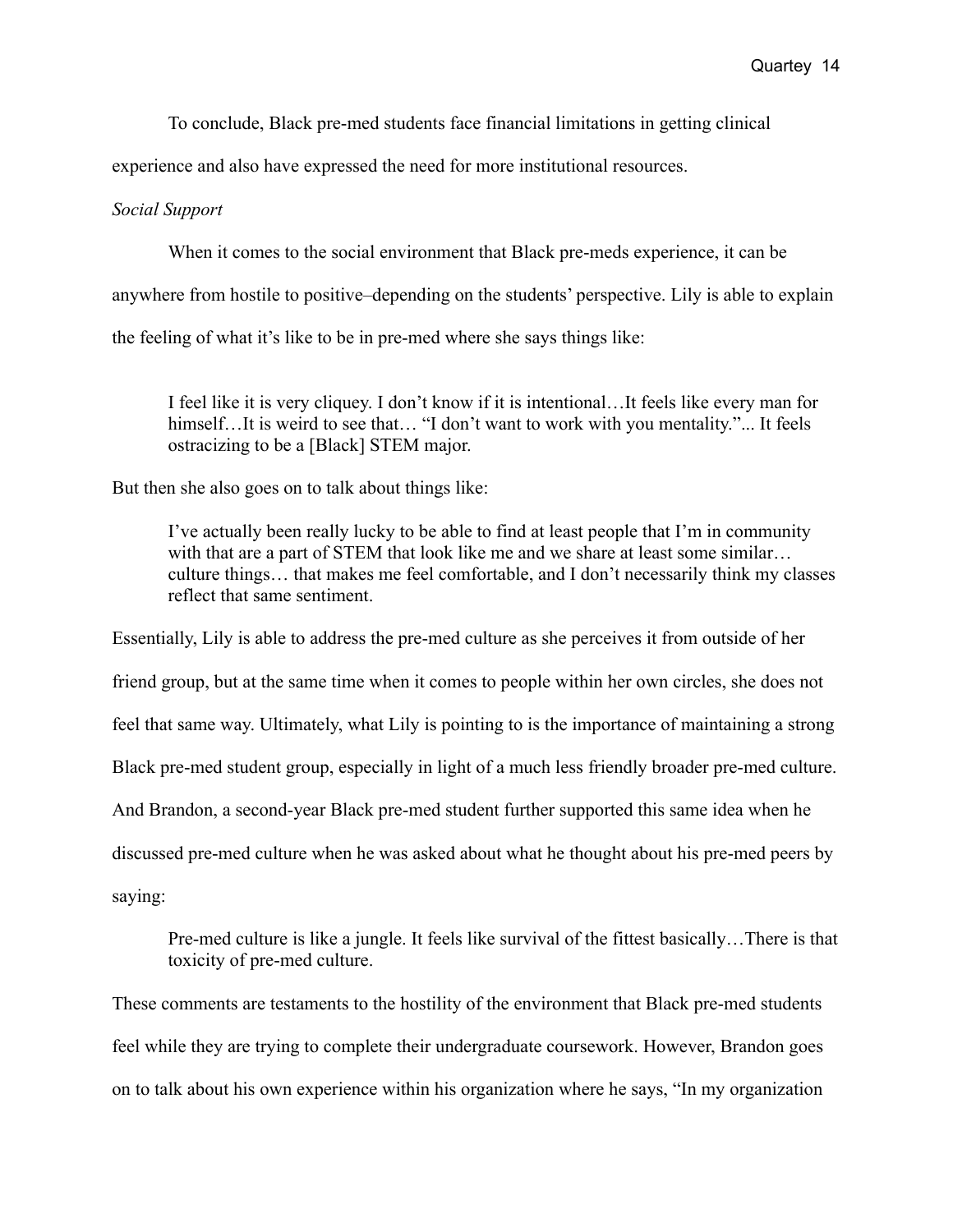[pre-med fraternity on campus], I feel like… I think it's friendly. You don't see that cutthroat competition that you see in classes."

And another student, Janet, a fourth-year Black pre-med student, also found solace in her club:

I feel like within [club/organization] [pre-med culture] leans a lot more on the cooperative side.

Ultimately, it is rather relevant to consider how pre-meds are able to compartmentalize their pre-med peers based on how much interaction they have with them. When talking about their peers with whom they have classes, they are more inclined to give them a label that they are hostile. While on the flip side, when students are not within the organizations that they are a part of are not labeled with more positive attributes, but more so associated with the stereotypes that exist within a pre-med culture. Furthermore, Lily's comment captures the role of race in Black pre-med students' perception of their peers where it feels as though when she is amongst students who look like herself, she is able to feel more comfortable while pursuing her STEM coursework.

### DISCUSSION

After taking stock of their experiences through these qualitative interviews, students were able to delineate what they are up against while on the pre-med track. There are three main domains by which Black pre-med students feel barriers along the pre-med pipeline: advising, their access to financial resources, and social support. First, respondents in my study noted a disparity in what academic support is offered to Black pre-meds, resulting in students feeling discouraged after receiving incorrect information about the pre-med path. This is especially poignant because the pre-med path requires knowing a vast amount of information, so any misstep or misguidance can be costly.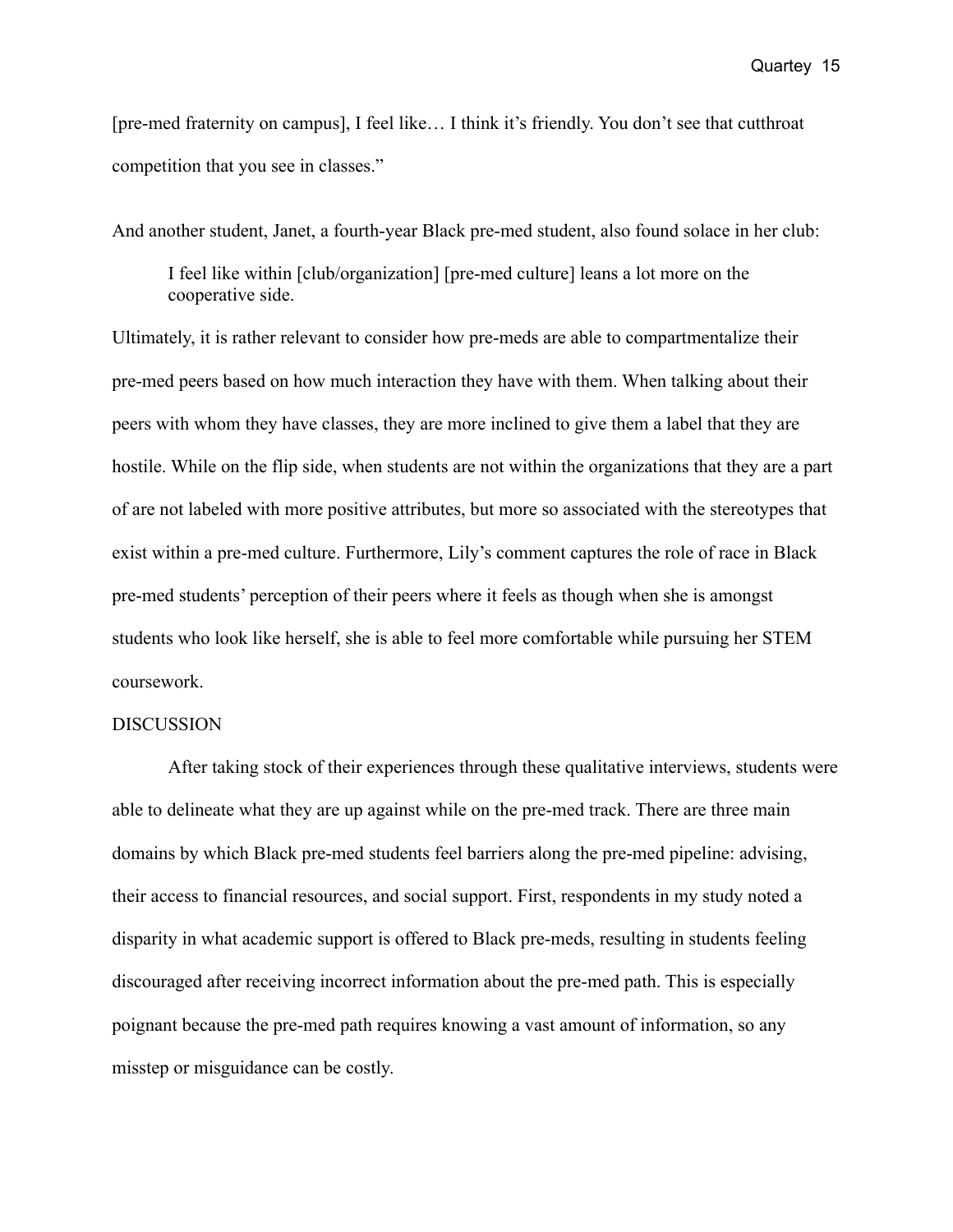When students go to their advisors, they expect guidance and help along the way to becoming a physician because there is a general lack of understanding of what it means to apply to medical school early on in the process. And one of the things that is helpful for students is having a knowledgeable advisor. A knowledgeable advisor can be encouraging to students who want to pursue medicine. Having advisors that are not supportive and degrade their advisees are not advisors that can help students.

Another way that students can be limited on the pre-med journey is by not having enough resources, and having financial limitations to get clinical experiences. Some students do not have the ability to complete the essential parts of the medical school application that are obstructed by financial practicality. A student who needs to work to pay rent cannot work for free–a common occurrence with the opportunities to get clinical experience or be able to volunteer. However, to be considered a well-rounded medical school applicant, you need to have both of those things. Overall, the university does not provide enough resources for their students as well as financial constraints limit students from being the best medical school applicants. Because class and race are historically linked in the U.S., this disproportionately impacts students of color, like the Black pre-med students in my study.

The last theme that emerged from the data is that social support plays a role in how Black students perceive their pre-med experience. Students find their pre-med environment rather hostile when they are in their classrooms and in general, however, it is contradictory to how they perceive their pre-med peers when they are in a club or organization that has all pre-meds. Black pre-med students described a very harsh environment when it came to identifying the characteristics that their peers had. But at the same time, when they are within groups of other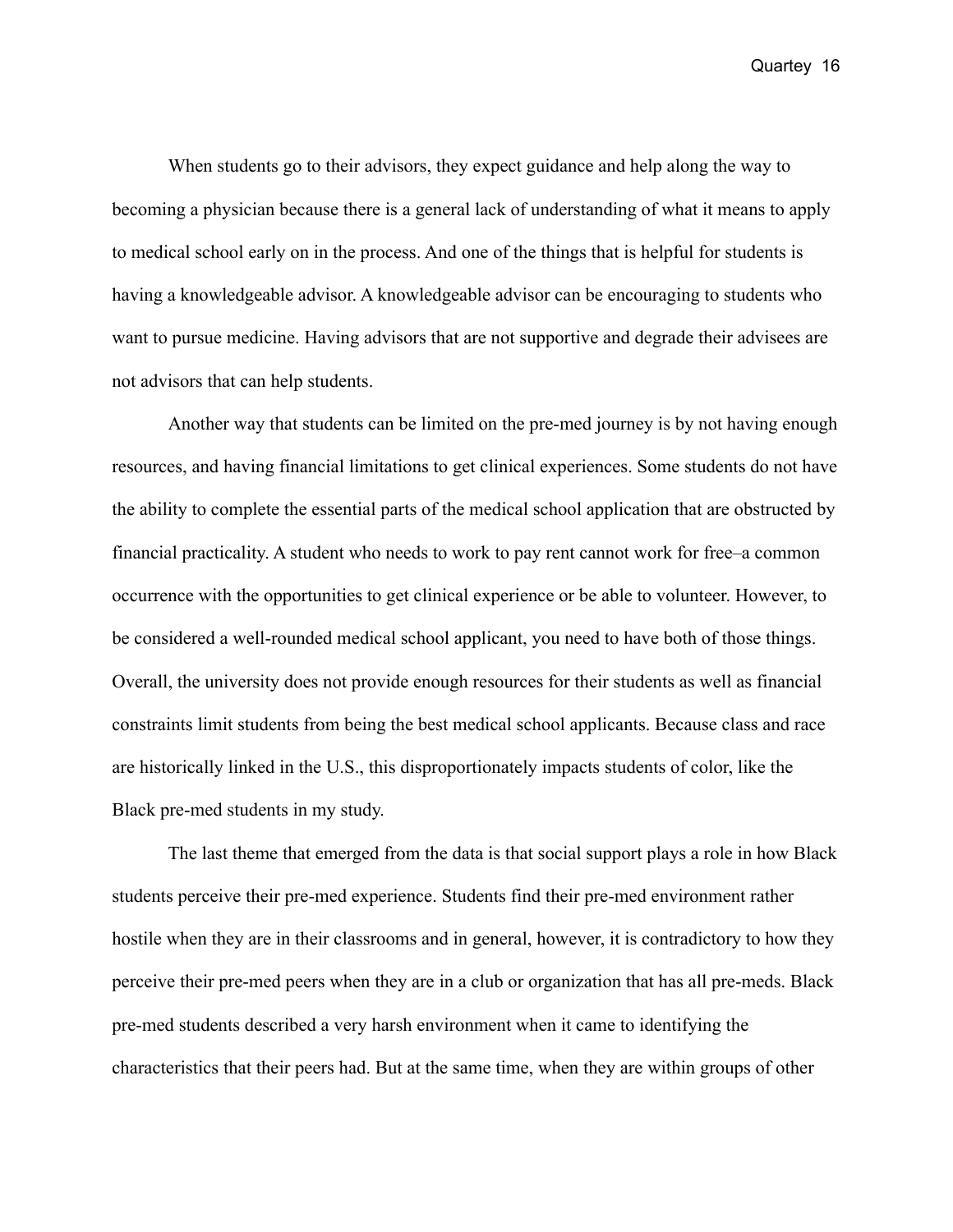pre-meds they express how helpful that other pre-meds could be. It is also notable that Black pre-meds–when amongst each other–felt more supported by being around people who look like them.

These findings are significant because when we refer back to the mechanism of discriminatory design that exists along the pre-med track as defined by Michalec and Hafferty (2022), discriminatory design, particularly, affects Black students. Something that is often neglected in the literature is focusing on a specific group that is affected because we know that generally, minority students do suffer from the discriminatory design but we are unable to specify exactly what Black students are facing in their journeys to medical school.

In the context of the pre-med track, so much of the responsibility is put on students to know exactly what to do and when to do certain steps that are essential to building a holistic medical school application. Institutions could pay more attention to this as there is no formal process to designate pre-med. The onus is put on the student to sign themselves up for that designation and to receive the important information that is necessary for them to be successful at their undergraduate institution. By institutions paying more attention to their Black students and their perspectives, the institution may be able to produce more Black doctors (Gasman et al., 2017).

One limitation of this study is the bias that exists in the sample. The sample was a convenience sample collected from only one undergraduate institution and the majority of the interviewees were Black females. Additionally, given the total number of interviews conducted was 8, it limits the generalizability of this study as well. Another limitation is that the study does not have data on the K-12 education of respondents. Therefore, future research should investigate possible disparities in high school education and college preparation. A strong GPA is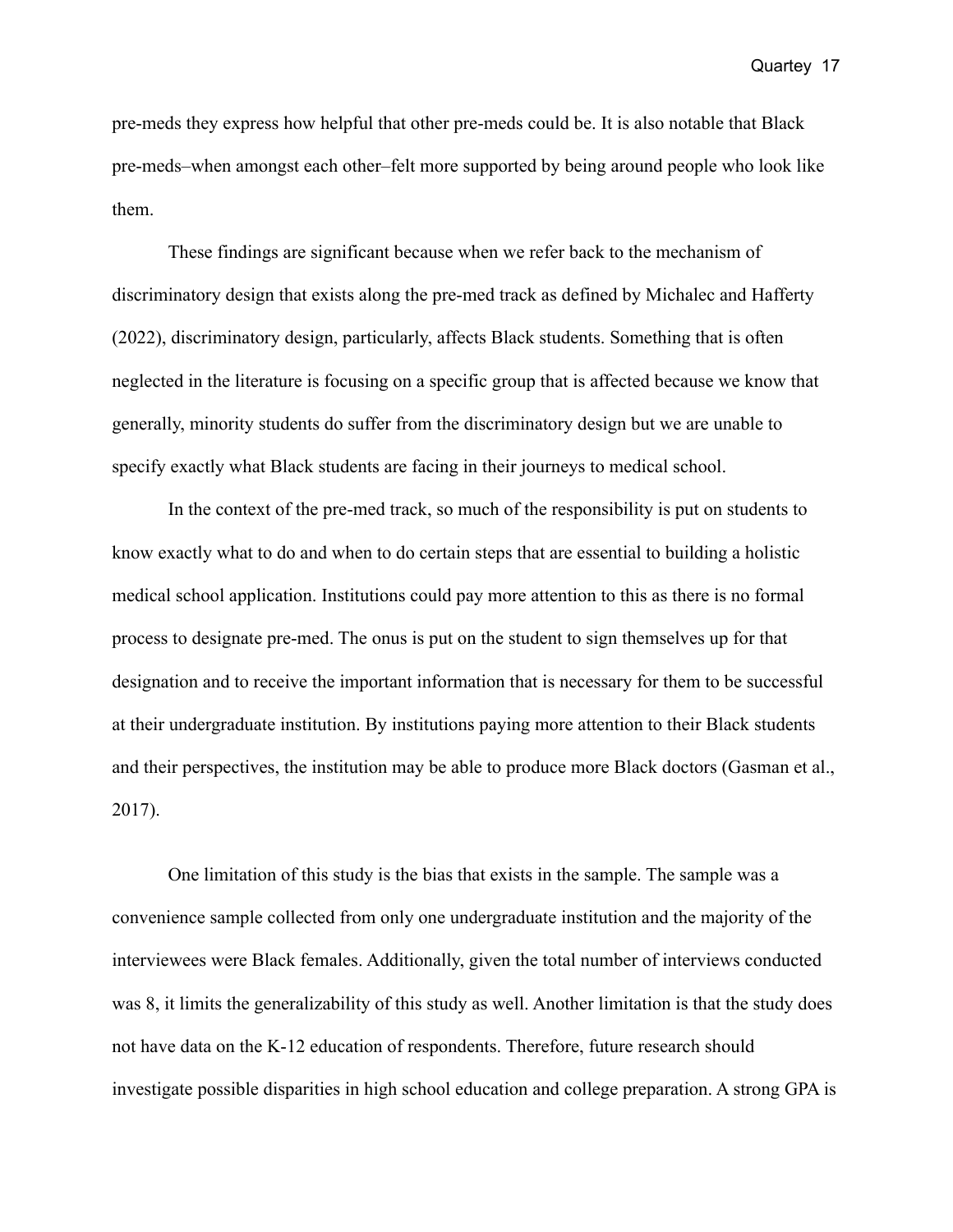an important factor of the pre-med track and so exploring what could be happening earlier on in students' academic careers may provide insight into what could be done to retain more Black students on the pre-med track. Another possibility for future research would be exploring how pipeline programs and other institutional programs strengthen the retention of Black pre-meds (and other URM). This would allow for the inquiry of what is being done right now to make sure that more Black physicians matriculate into and graduate from medical school.

Despite the limitations and areas for future research, these findings that surround the themes of advising, access to resources, and social support are worthy of exploration and should be considered in finding solutions to help more Black pre-med students get through the process. As for recommendations based on the findings of the present study, one thing that is clear from this study is that the students themselves have a lot of expertise. Thus, universities should gather and prioritize student input regarding the efficacy of advisors in advance of those advisor's contract renewal. That way, advisors who are genuinely looking out for students' best interests are kept and also provide feedback for advisors who may not be aware of their impact on students.

An additional proposal to change advising is to increase the number of advisors with proven track records regarding diversity, equity, and inclusion. This way, advisors are capable of coming up with realistic solutions to students' problems or, at least, more equipped to answer their questions about the process as Black pre-med students.

And to address the financial limitations for pre-med students to achieve their clinical experience goals that can make them a better candidate for med school, the university should subsidize students' participation in unpaid or low-wage work. Being funded can make it easier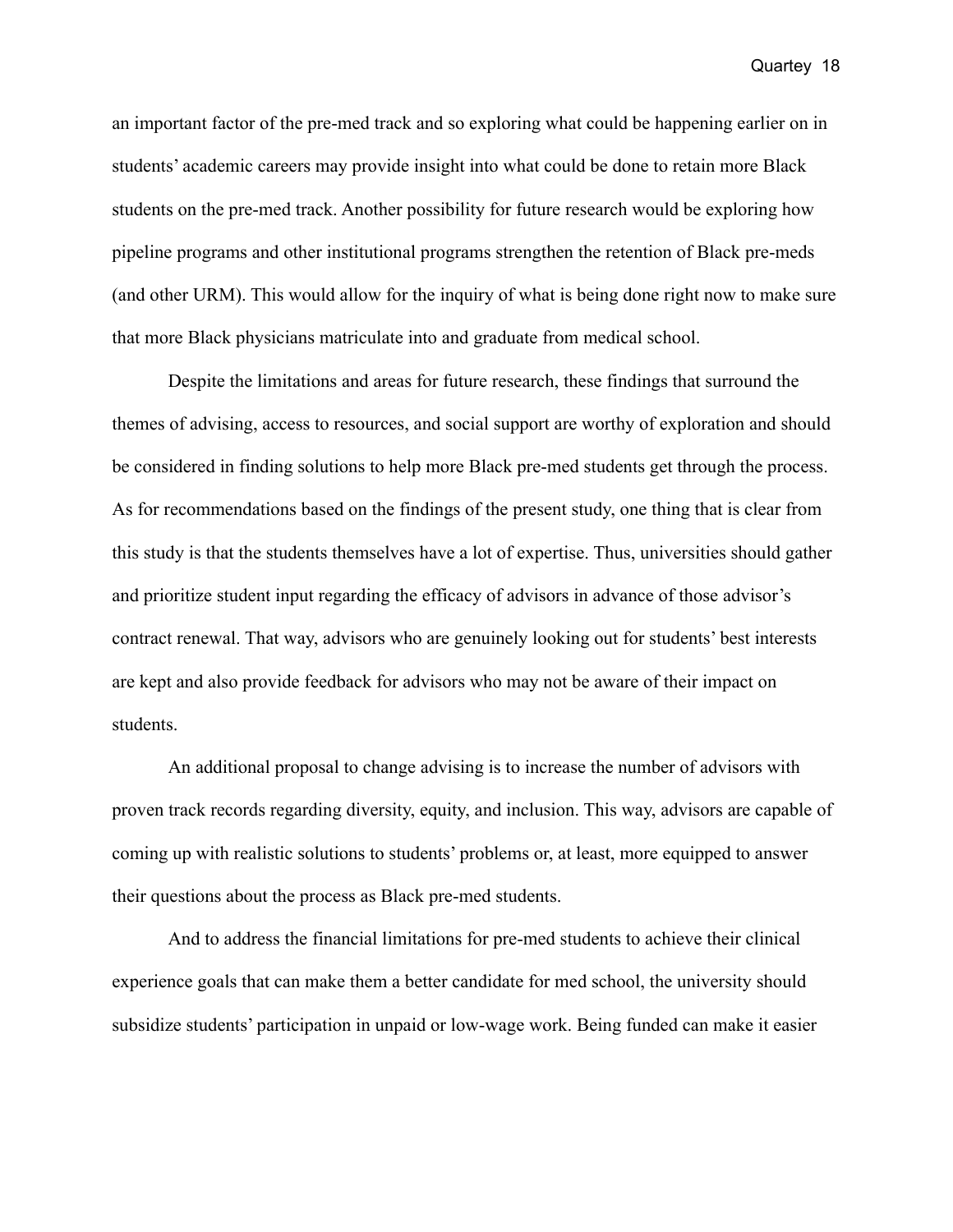for students to properly round out their application without having to sacrifice their well-being in case an opportunity arises that does not pay them what they need.

Finally, one recommendation to address hostile pre-med culture would be to facilitate conversations about the hostile pre-med culture across disciplines and stages of the pre-med track because opening up communication about how people are feeling makes room for more understanding. Especially with the contrasting data that describes pre-meds on different sides of the spectrum (as in being cooperative and helpful vs. cutthroat and cliques), beginning to have these conversations would allow us to see where exactly the disconnect is when it comes to perceptions of a hostile environment while being a pre-med.

### **CONCLUSION**

The thematic analysis from the qualitative interviews that I conducted shows exactly what Black students are up against in trying to matriculate into medical school which involves advising, access to resources, and social support. Making institutional changes may strengthen the pipeline, increase the number of Black physicians in the workforce, and ultimately, diversify medicine to help reduce racial health disparities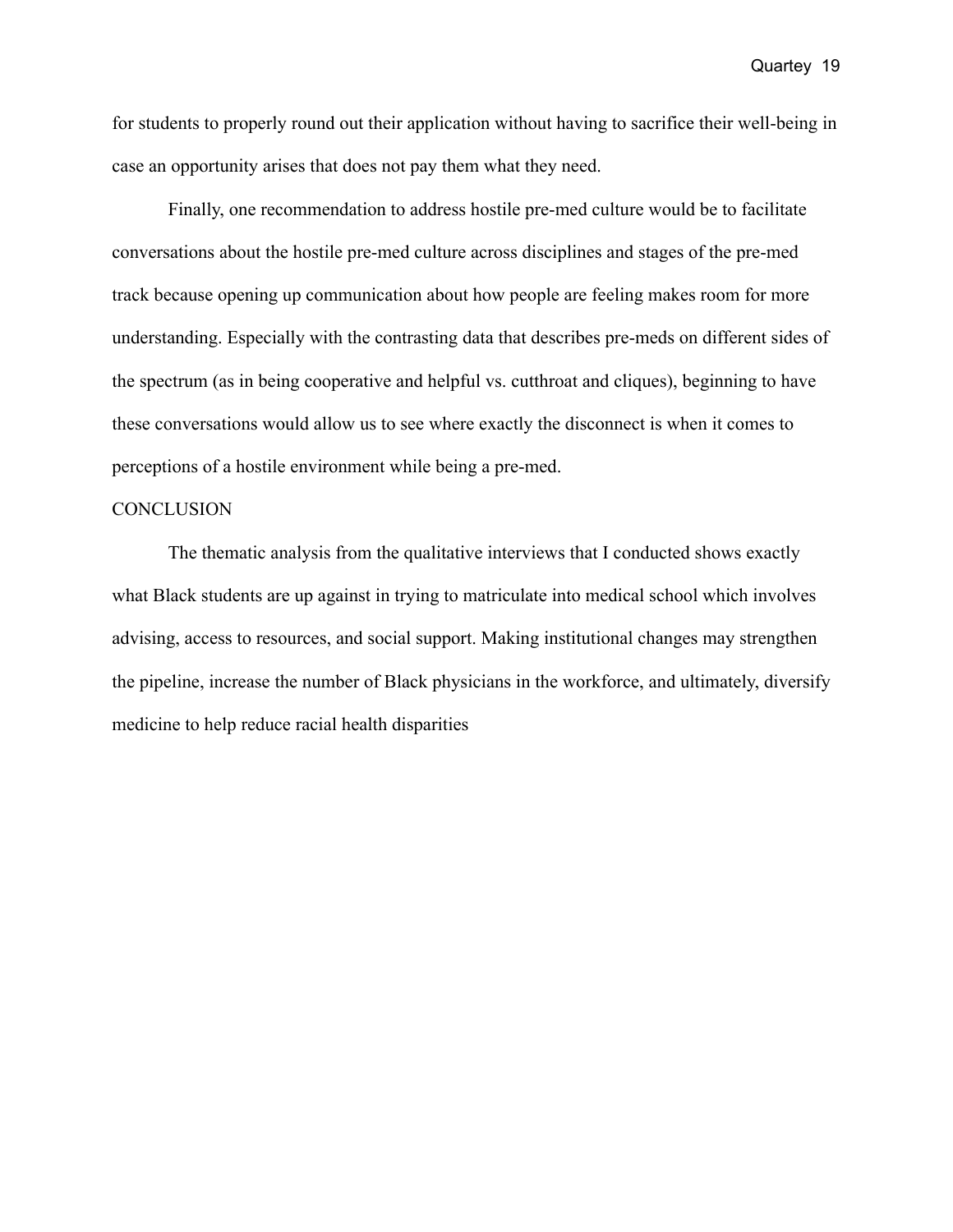### References

AAMC. (2021). "The Complexities of Physician Supplyand Demand: Projections from 2019 to 2034." AAMC. Retrieved

([https://www.aamc.org/data-r](https://www.aamc.org/data-)eports/workforce/data/complexities-physician-supply-and-d emand- projections-2019-2034).

- AAMC. (2021). *Diversity in Medicine: Facts and Figures 2019*. AAMC. Retrieved March 20, 2022, from [https://www.aamc.org/data-reports/workforce/report/diversity-medicine-facts-and-figures](https://www.aamc.org/data-reports/workforce/report/diversity-medicine-facts-and-figures-2019)  $-2019$
- Atkinson DD, Spratley E, Simpson CE (1994) Increasing the pool of qualified minority medical school applicants: premedical training at historically black colleges and universities. *Public Health Rep* 109: 77.
- Gasman, M., Smith, T., Ye, C., & Nguyen, T. H. (2017). HBCUs and the Production of Doctors. *AIMS public health*, *4*(6), 579–589. <https://doi.org/10.3934/publichealth.2017.6.579>
- Grace, M. K. (2017). Subjective social status and premedical students' attitudes towards medical school. *Social Science & Medicine*, *184*, 84-98.
- Kenya, S., Young, B., Vega, N., Bringuez-Sanchez, J., Reynolds, A., & Symes, S. (2019). Tips for Building a Pathway to Medicine for Underrepresented Minority Students. *Journal of Best Practices in Health Professions Diversity*, *12*(2), 181–191. https://www.jstor.org/stable/26954208
- Lin, K. Y., Parnami, S., Fuhrel-Forbis, A., Anspach, R. R., Crawford, B., & De Vries, R. G. (2013). The undergraduate premedical experience in the United States: a